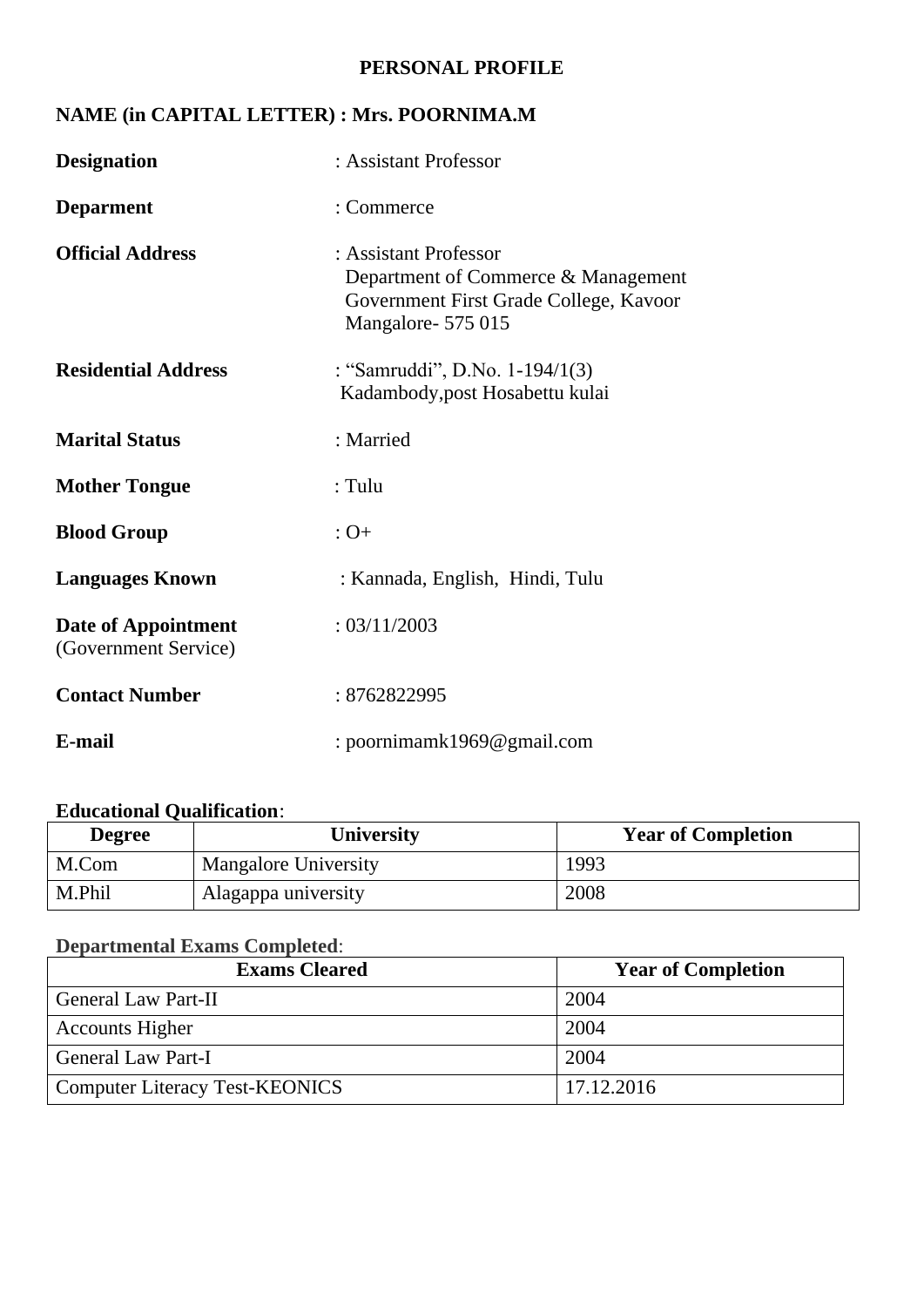## **Orientation/Refresher and Short Term Courses Attended:**

| <b>Course Attended</b>                  | <b>University</b>                | Date/Year of       |
|-----------------------------------------|----------------------------------|--------------------|
|                                         |                                  | completion         |
| <b>UGC</b> Sponsored Orientation        | Academic Staff College,          | 7-10-2004 to       |
| Programme                               | University of Mysoor             | $3 - 11 - 2004$    |
| UGC Sponsored Refresher Course in       | Academic Staff College,          | 29-10-2009to       |
| Commerce & Management                   | University of Mysoor             | 18-11-2009         |
|                                         |                                  |                    |
| UGC Sponsored Refresher Course in       | Academic Staff College,          | 22-01-2012 to      |
| Commerce & Management                   | <b>Bangalore University</b>      | 13-02-2012         |
| UGC Sponsored Refresher Course in       | Academic Staff College,          | 9-12-2014 to       |
| Commerce & Management                   | University of Mysoor             | 29-12-2014         |
|                                         |                                  |                    |
| UGC Sponsored Short Term Course-        | <b>UGC-Human Resource</b>        | 06-03-2020 to      |
| One Week Contact/Hands on Experience    | Development Centre, Kannur       | 12-03-2020         |
| Programme for ARPIT Learners            | University, Kannur, Kerala       |                    |
| 9th Online Short-Term Course on E-      | <b>UGC-Human Resource</b>        | 28-05-2020 to      |
| <b>Content Development</b>              | Development Centre, Gujarat      | 03-06-2020         |
|                                         | <b>University Ahmedabad</b>      |                    |
| <b>Attended National Level One Week</b> | Sangolli<br>organized<br>by      | 14.05.2020 to      |
| <b>Online Faculty Development</b>       | First<br>Rayanna<br>Grade        | 20.05.2020         |
| Programme on "Impact of Covid-19 on     | Constituent College of Rani      |                    |
| Indian Economy and Industry"            | Channamma<br>University,         |                    |
|                                         | Belagavi.                        |                    |
|                                         |                                  |                    |
|                                         |                                  |                    |
| Participated In the training            | <b>NIMHANCE Bangalore</b>        | 21-7-2008 to 26-7- |
| progragramme of college teachers        |                                  | 2008               |
| Counseling                              |                                  |                    |
| Participated in the training programme  | <b>NSS Empanelled Training</b>   | 16.02.2013 to      |
| for NSS Programmme Officers,            | <b>Institution for Karnataka</b> | 22.2.2013          |
|                                         | ,Karnataka State Open            |                    |
|                                         | <b>University Mysore</b>         |                    |

# **Experience as a Lecturer ::**

| Sl.No          | <b>Institution</b>                     | <b>Position held</b> | From       | T <sub>0</sub> |  |
|----------------|----------------------------------------|----------------------|------------|----------------|--|
|                | Government First Grade College,        | Part time            | 15.6.1993  | 31.3.2002      |  |
|                | Bettampady                             | Lecturer             |            |                |  |
| $\overline{2}$ | Government First Grade College, Vittal | Part time            | 3.7.1993   | 31.3.2002      |  |
|                |                                        | Lecturer             |            |                |  |
| 3              | Government First Grade College, Udupi  | Assistant            | 3.11.2003  | 17.11.2003     |  |
|                |                                        | Professor            |            |                |  |
| $\overline{4}$ | Government First Grade College,        | Assistant            | 18.11.2003 | Till date      |  |
|                | Kavoor, Mangalore                      | Professor            |            |                |  |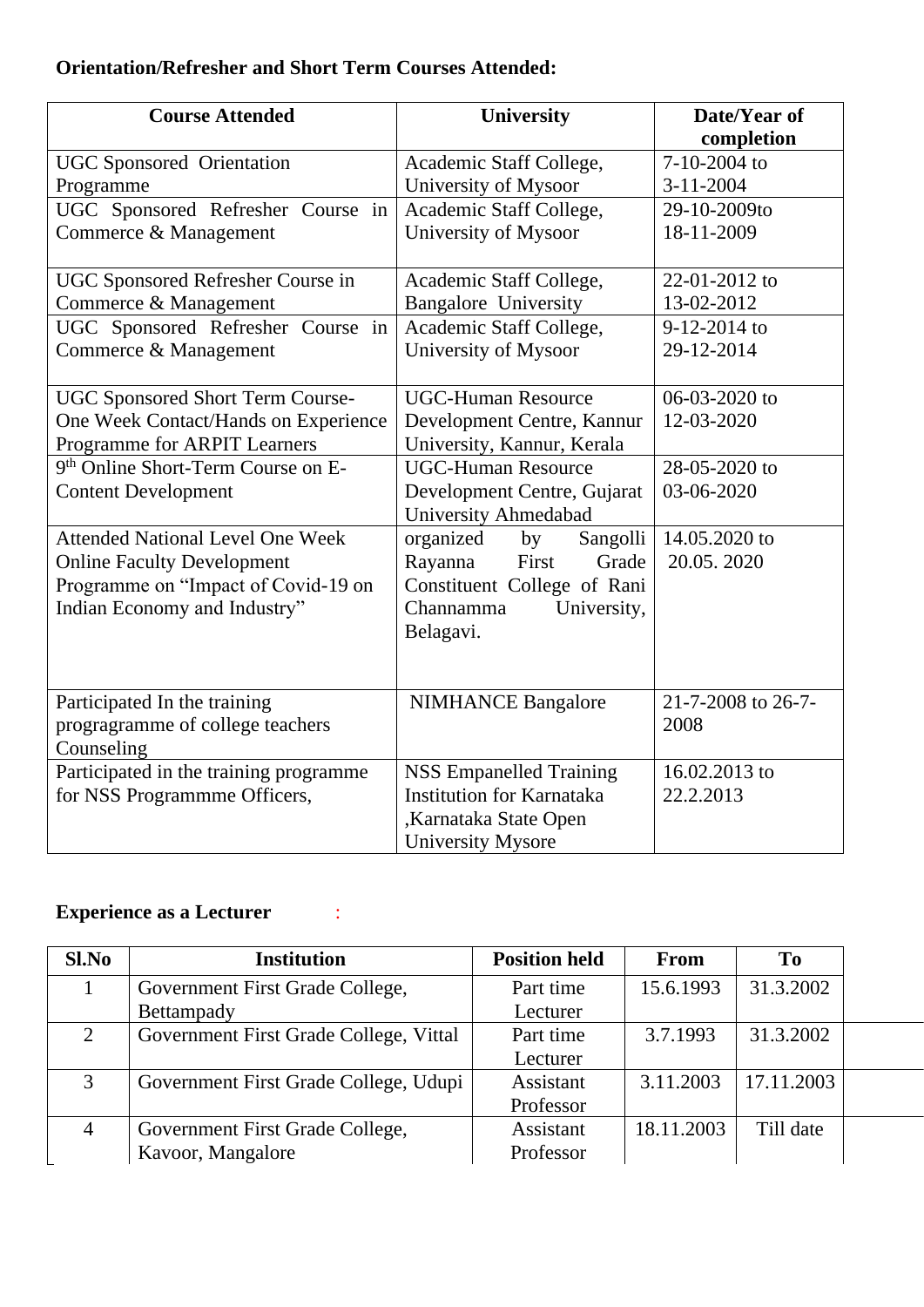# **Professinal/Acedemic body Membership (If any) :**

| Sl.No        | <b>Professional/Acedamic boby</b> | <b>Member since</b> | <b>Type of Membership</b><br>(Annual/Life Member) |
|--------------|-----------------------------------|---------------------|---------------------------------------------------|
|              | <b>KGCTA</b>                      | 2012                | Life Member                                       |
|              | <b>FOBMAT</b>                     | 2016                | Life Member                                       |
| $\mathbf{R}$ | <b>MUCTA</b>                      | 2016                | Life Membership                                   |

# **Details about Paper presentation in various Seminars/Conferences**

| SI.<br>No.              | <b>Title of the Paper</b><br>presented                                                                                                                                                            | <b>Title of</b><br>Conference/<br>Seminar, etc.                                                | <b>Organized by</b>                                                                                                                                                            | <b>Level of</b><br>Organizatio<br>n |
|-------------------------|---------------------------------------------------------------------------------------------------------------------------------------------------------------------------------------------------|------------------------------------------------------------------------------------------------|--------------------------------------------------------------------------------------------------------------------------------------------------------------------------------|-------------------------------------|
| $\mathbf{1}$            | "Social Entrepreneurship -A<br>Path to Social Change: A<br>Profile of selected Social<br>Entrepreneurs                                                                                            | Social<br>Entrepreneurship-<br>Gateway<br>of<br>A<br>Societal<br>Transformation                | SDM College of Business<br>11 <sup>th</sup><br>Management<br>on<br>February 2020                                                                                               | National<br>Conference              |
| $\overline{2}$          | "Start-up an Opportunity for<br>Young Entrepreneurs"                                                                                                                                              | Augmenting<br>Employability<br><b>Skills</b><br>in<br>Management<br>Education                  | SDM College of Business<br>Management on 30 <sup>th</sup><br>January 2020                                                                                                      | National<br>Seminar                 |
| 3                       | "Future of Neuro Marketing<br>with Nano Marketing"                                                                                                                                                | Innovation<br>and<br>Digitalization-<br><b>Strategies</b><br>for<br>Global<br>Collaboration    | <b>Centre for Post-Graduate</b><br>Studies & Research, St.<br><b>Agnes College</b><br>(Autonomous) on $20th$<br>January 2020                                                   | International<br>Conference         |
| $\overline{\mathbf{4}}$ | Youth<br>among<br>Awareness<br>about Green Product -A<br>Study with Reference to<br>Dakshina Kannada District                                                                                     | Contemporary<br>innovations<br>in<br>Industry<br>and<br>Commerce ICIIC                         | <b>Of</b><br>Department<br>Post<br>Graduate<br><b>Studies</b><br>and<br>research<br>in<br>commerce<br>,Mangalore University,22nd<br>&23rd February 2019                        | International<br>Conference         |
| 5                       | A Study<br>on Issues<br>and<br>Challenges<br><b>ICT</b><br>of<br>in<br>Student<br>Learning<br>and<br>evaluation with reference to<br>affiliated<br>university<br>to<br>Colleges in Mangalore City | Preparing for the<br>Future<br>:Learning<br>Teaching<br>and<br>Management                      | Justice KS Hegde Institute<br>of Management ,NITTE ,on<br>29 <sup>th</sup><br>and 30 <sup>th</sup> December<br>2018                                                            | International<br>Conference         |
| 6                       | Commerce on the Sporting<br>goods Market: A study of<br>Dakshina Kannada District.                                                                                                                | Sciences in Physical<br>Education                                                              | Impact of Electronic Application of Sports Department of Physical National<br>Internal<br>Education<br>and<br>Quality<br>Cell.<br>assurance<br>GFGC Kavoor, 17th March<br>2018 | Conference                          |
| 7                       | Women Entrepreneur $-A$<br>Ray of Hope                                                                                                                                                            | Human Rights of<br>Women<br>and  <br>Transgenders $vis -$<br>a-vis Technology<br>and Modernity | ,Government First Grade<br>College, Haleyangadi<br>$11th$ January 2017                                                                                                         | National<br>Conference              |
| 8                       | Digital India ;Opportunities<br>for Entrepreneurship                                                                                                                                              | "Digital Economy<br>-Challenges<br>and                                                         | Government<br>First<br>Grade<br>College<br>PG<br>Centre<br>and                                                                                                                 | National<br>Conference              |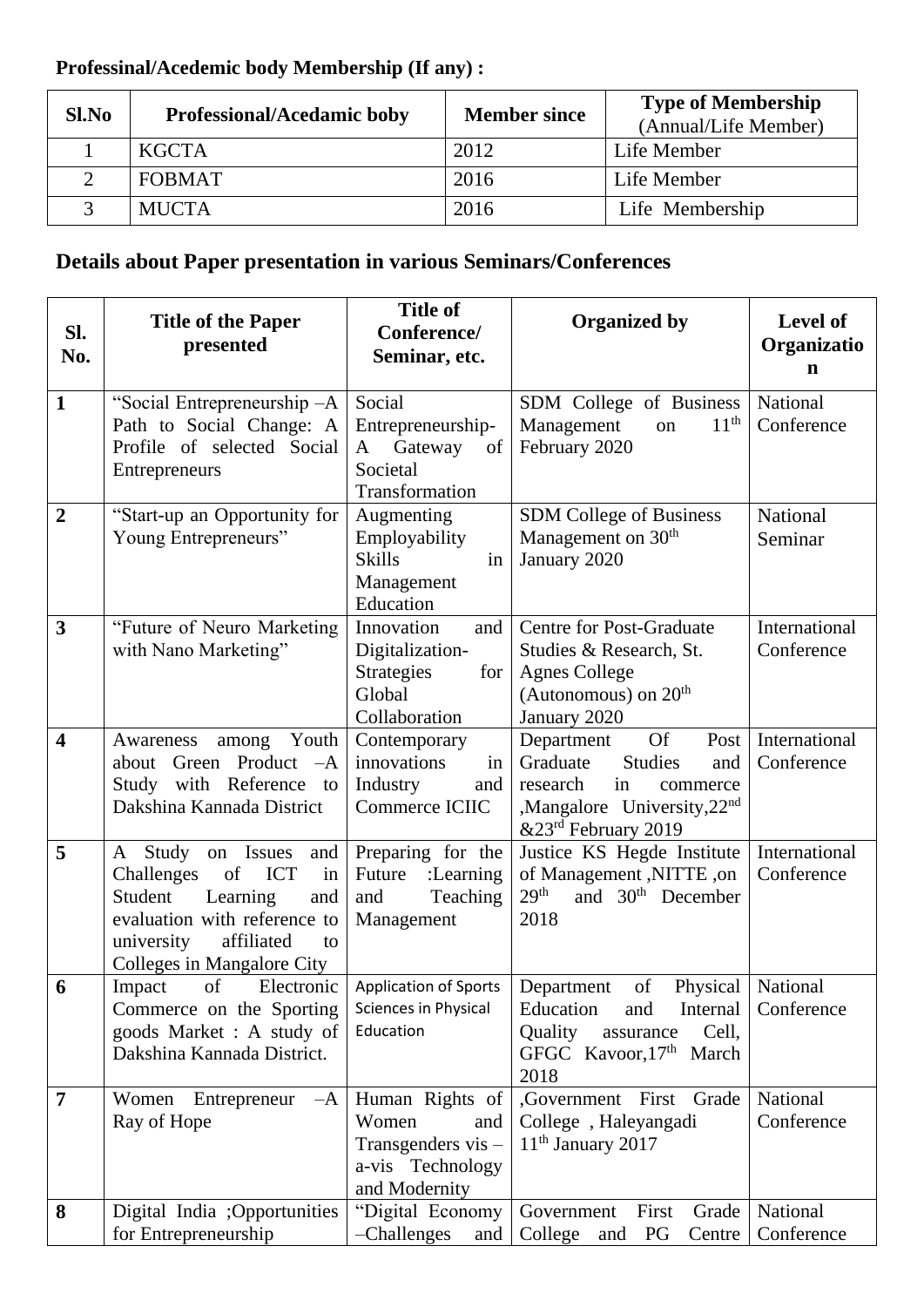|    |                                                                                                              | Opportunities."                                                                                                                                          | 11 <sup>th</sup><br>Shikaripura,<br>March                                                                 |                            |
|----|--------------------------------------------------------------------------------------------------------------|----------------------------------------------------------------------------------------------------------------------------------------------------------|-----------------------------------------------------------------------------------------------------------|----------------------------|
| 9  | Level                                                                                                        | "Envision<br>India-                                                                                                                                      | 2017.<br>IQAC ,Government First                                                                           | National                   |
|    | Awareness<br>among<br>Public about Digital India -<br>of Dakshina<br>Study<br>A<br>Kannada District.         | Emerging<br>Issues<br>and<br>Challenges<br>organized.                                                                                                    | Grade College, Kavoor<br>$7th$ April 2017                                                                 | Conference                 |
| 10 | Awareness Regarding CSR<br>among college Students A<br>Study with reference to<br>Dakshina Kannada District  | Emerging Ethical<br>Issues<br>and<br>Concerns<br>in<br><b>Business</b><br>Global<br>Arena                                                                | College<br>Milagres<br>,Mangalore,22 <sup>nd</sup><br>February<br>2016                                    | National<br>Conference     |
| 11 | Status of Corporate Social<br>Responsibility initiating by<br>selected companies in India                    | Emerging Ethical<br>Issues<br>and<br>Concerns<br>in<br><b>Business</b><br>Global<br>Arena                                                                | College<br>Milagres<br>,Mangalore,22 <sup>nd</sup><br>February<br>2016                                    | National<br>Conference     |
| 12 | <b>Electronic Waste-Awareness</b><br>among college students in<br>Dakshina Kannada District                  | E-Waste<br>Management<br>$\equiv$<br>Challenges<br>And<br>Opportunities                                                                                  | Canara<br>college<br>,Mangaluru,3rd<br>$&4^{\text{th}}$<br>September 2015                                 | National<br>Conference     |
| 13 | An Analysis of Swatch<br>Bharath Abhiyan in selected<br>Schools and colleges of<br>Dakshina Kannada District | Green Marketing<br>India<br>In<br>$\overline{\phantom{0}}$<br>Emerging<br>Opportunities and<br>Challenges                                                | SDM College of Business<br>Management ,21 August<br>2015                                                  | National<br>Conference     |
| 14 | Entrepreneurship<br>Among<br>Women $-A$ Study<br>with<br>reference to D.K District                           | Women<br>Empowerment<br>Through<br>Microfinance<br>$\overline{\phantom{m}}$<br>Challenges<br>and<br>Prospectus                                           | <b>ST</b><br>Agnes<br>college<br>(Autonomous) Mangalore<br>26 th and 27 september<br>2014                 | National<br>Conference     |
| 15 | "Globalization with Human<br>Face"                                                                           | "Human<br>Rights,<br>Indian<br>Constitution<br>and<br>Globalization: An<br>Interface"                                                                    | GFGC, Haleyangadi, 1st<br>February 2013                                                                   | National<br>Conference     |
| 16 | "Human Rights Education-<br>Issues and Education"                                                            | "Human<br>Rights,<br>Indian<br>Constitution<br>and<br>Globalization: An<br>Interface"                                                                    | GFGC, Haleyangadi, on 1 <sup>st</sup><br>February 2013                                                    | National<br>Conference     |
| 17 | "Dalit women- the Down<br>Trodden"                                                                           | "Human Rights in<br>the Emerging Era"                                                                                                                    | GFGC, Kavoor, 10 <sup>th</sup><br>December 2012                                                           | <b>State</b><br>Conference |
| 18 | Entrepreneurship<br>Education: An Analysis of<br>the Issues and Challenges"                                  | Industry<br>$\overline{\phantom{0}}$<br>Instituiton<br>partnership<br>in <sub>1</sub><br>higher education:<br>directions<br><b>New</b><br>and paradigms. | <b>Shree</b><br>Gokarnanatheshwara<br>College, Gandhinagar,<br>Mangalore on $17th$ and $18th$<br>Feb 2011 | National<br>Conference     |
| 19 | Impact of entrepreneurship<br>Development Programmes<br>on Minority Entrepreneurs                            | Role of Higher<br><b>Education</b> in<br>Entrepreneurship                                                                                                | Department of MBA(IB)<br>University College,<br>Mangalore and                                             | National<br>Conference     |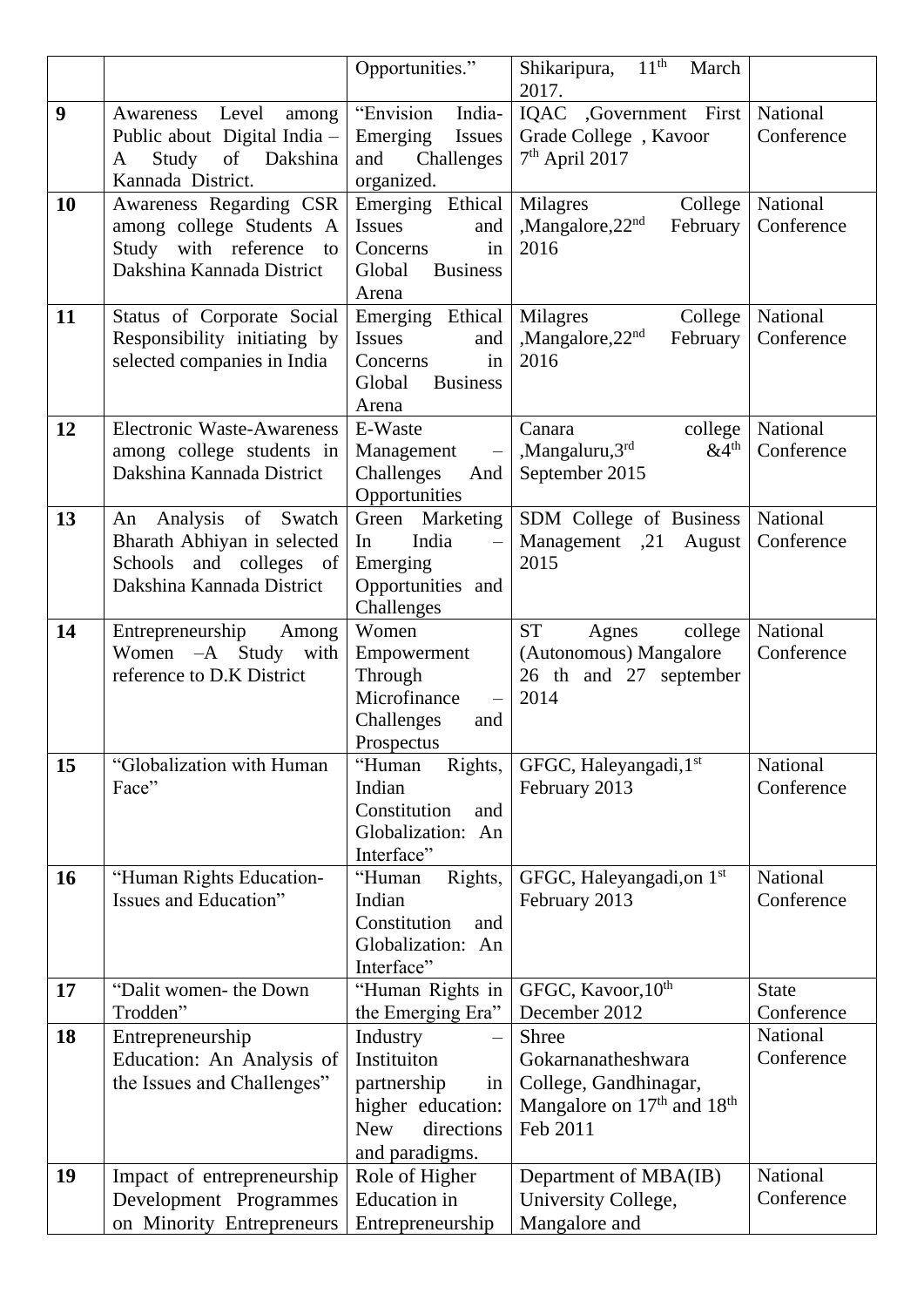|    | -A Study with reference to<br>Dakshina Kannada District<br>,Karnataka.                                                | Development in<br>India"                                                        | Department of Business<br>Administration, on 19 <sup>th</sup><br>and 20 <sup>th</sup> January 2011                                                              |                        |
|----|-----------------------------------------------------------------------------------------------------------------------|---------------------------------------------------------------------------------|-----------------------------------------------------------------------------------------------------------------------------------------------------------------|------------------------|
| 20 | Recession-<br>Economic<br>Opportunities<br>for<br>Entrepreneurs"                                                      | Economic<br><b>Revival: Business</b><br>Perspectives and                        | Department of Business<br>Administration, St. Joseph<br>Engineering College,<br>Vamanjoor, Mangalore.<br>Opportunities' on 29 <sup>th</sup> and<br>$30th$ April | National<br>Conference |
| 21 | $\epsilon$<br>$E$ - Marketing $-$<br>An<br>Innovative<br>in<br>tool<br>transforming marketing"                        | Marketing<br>Revolution<br>$: Energying$<br>trends<br>Retail<br>in<br>Marketing | Vidyodaya First Grade<br>College, Mysore<br>$16th$ and $17th$ Aug<br>2011                                                                                       | National<br>Conference |
| 22 | initiative<br>Enterpreneural<br>among women- A study<br>with<br>reference<br>to<br>Mangalore city corporation<br>area | "Empowerment<br>on Women Issues<br>and Challenges                               | Vidyodaya First Grade<br>College, Mysore<br>$26 \& 27$ <sup>th</sup> Aug<br>2011                                                                                | National<br>Conference |
| 23 | Economic Recession -<br>Opportunities for<br>Entrepreneurs                                                            | Economic Revival<br>:Business<br>Perspective<br>And<br>Opportunities            | St.Joseph Engineering<br>college, Department of<br><b>Business Administration</b><br>Vamanjoor 29 <sup>th</sup> & 30 <sup>th</sup> April<br>2010                | National<br>Conference |

| SI.<br>No.     | <b>Type of Activity</b>                                                                                                                                                                                        | <b>Yearly/Semester</b><br>wise  |
|----------------|----------------------------------------------------------------------------------------------------------------------------------------------------------------------------------------------------------------|---------------------------------|
| $\mathbf{1}$   | Participated Three day International Faculty Development Programme On<br>Engaging Minds and Empowering Success in Modern Research Era.                                                                         | 26th ,27th 28th<br>August 2020. |
| $\overline{2}$ | Attended Training Programme for Consumer Club Co-coordinators<br>organized by D.K. District Federation of Consumer organization in<br>association                                                              | 22.8.2019                       |
| 3              | Organised Inter Collegiate workshop on "Road Accidents -Civic<br>Responcibilities" Organised by the Student council, Jagrathi Consumer Club<br>IQAC, and Rotary Club Surathkal, 16 <sup>th</sup> February 2018 | 2018                            |
| $\overline{4}$ | Attended One Day Workshop on "Professional Values and Personality<br>Development" Conducted by GFGC Kavoor, 10 <sup>th</sup> september                                                                         | 2016                            |
| 5              | Attended "Prajna 2016" An Orientation Programme for college Faculty, held<br>at Ramakrishna Math, Mangalore , 2 <sup>nd</sup> September                                                                        | 2016                            |
| 6              | Attended one Day Workshop on Revised B.Com Curriculum held at Sri<br>Durga Parameshwari Temple First Grade College Kateel                                                                                      | 2016                            |
| $\overline{7}$ | Attended One Day Workshop on Revised B.com Curriculum held at Vijaya<br>College Mulky, 11 <sup>th</sup> July                                                                                                   | 2015                            |
| 8              | Attended One Day University Level Workshop On "Sports Psychology and<br>Athletics"Organised by Dept. of Physical Education of GFGC Kavoor, on<br>$28th$ March                                                  | 2015                            |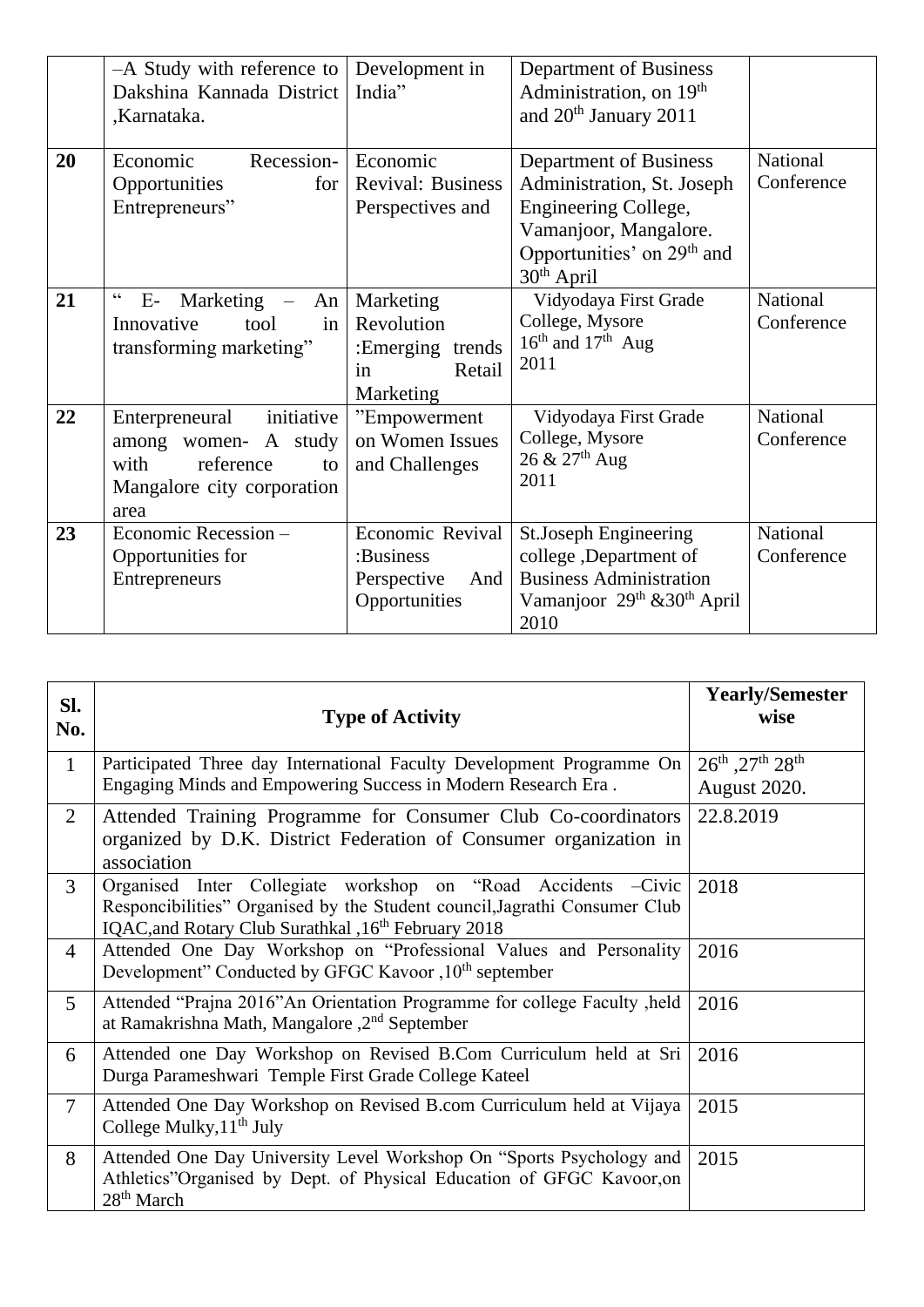| 9  | Attended in one Day inter collegiate workshop on Enhancing Employability                                                                                                                                                                             | 2015 |
|----|------------------------------------------------------------------------------------------------------------------------------------------------------------------------------------------------------------------------------------------------------|------|
|    | Skills Organised by Government First Grade College Kavoor, on 16 <sup>th</sup> March,                                                                                                                                                                |      |
| 10 | Member of Board of Examiner (BOE)- Mangalore University- BBM Course                                                                                                                                                                                  | 2014 |
| 11 | Participated in One Day Workshop on "Revised Syllabus of BBM<br>5 <sup>th</sup><br>semester of Mangalore University" on 28 <sup>th</sup> June 2014, at Sri Bhuvanendra<br>College Karkala                                                            | 2014 |
| 12 | Attended "Feel teacher learning and development intervention" organized by<br>CLHRD & Office of Joint Director, Collegiate education Mangalore<br>division.20 <sup>th</sup> January                                                                  | 2014 |
| 13 | Participated in One Day Sahithya Kammata organized by the NSS in<br>association with Central Library Mangalore , 24.1.2014                                                                                                                           | 2014 |
| 14 | Member of Board of Examiner (BOE)- Mangalore University- BBM Course                                                                                                                                                                                  | 2013 |
| 15 | Participated one day University level Inter collegiate workshop on Women<br>Rights in the Emerging Era held at GFGC Kavoor 12 <sup>th</sup> March                                                                                                    | 2013 |
| 16 | Participated in One Day Workshop on "Revised Syllabus of BBM 1st<br>semester of Mangalore University" 14th july ,SDM College of Business<br>Management.                                                                                              | 2012 |
| 17 | Participated in One Day Workshop on "Revised Syllabus of BBM 2nd<br>semester of Mangalore University", Dr. NSAM, First Grade College, Nitte, 15 <sup>th</sup><br>December                                                                            | 2012 |
| 18 | Conducted socio-economic survey of the residents of Madhya. During<br>the visit NSS Volunteers created awareness about the consumer rights<br>and child rights.                                                                                      | 2011 |
| 19 | Organized One Day Sahithya Kammata organized by the NSS in<br>association with Central Library Mangalore "26.2.2011                                                                                                                                  | 2011 |
| 20 | Participated in One Day University Level Workshop on "Emerging<br>Trends in Sports" organized by GFGC Kavoor on 23.04.2010                                                                                                                           | 2010 |
| 21 | Participated in One Day Workshop on "Student Centered Teaching &<br>Experiential Learning" organized by MUCTA on 29.10.2010                                                                                                                          | 2010 |
| 22 | Participated In the International Level Conference on "Redefining<br>Roles of Business, NGOs and Governments: A Mission for a Better<br>Global Society" on 29 <sup>th</sup> and 30 <sup>th</sup> December 2010 organised by<br><b>JKSHIOM NITTE.</b> | 2010 |
| 23 | Participated in two day National conference on "Industry-Institution<br>partnership in Higher Education: New directions and paradigms"<br>organized by Shree Gokarnanatheswara College Gandhinagar,<br>Mangalore.                                    | 2010 |
| 24 | Participated as a delegate in the International Conference on<br>Redefining the Roles of business NGO's and Government: A Mission<br>for Better Global Society ." on 29 <sup>th</sup> and 30 <sup>th</sup> December                                  | 2010 |
| 25 | Participated two days State level Work shop "Relevance of Information<br>and Communication Technology in Teaching and Financial Accounts<br>,T Govinda Das College ,Surathkal 27 th 28 th August                                                     | 2009 |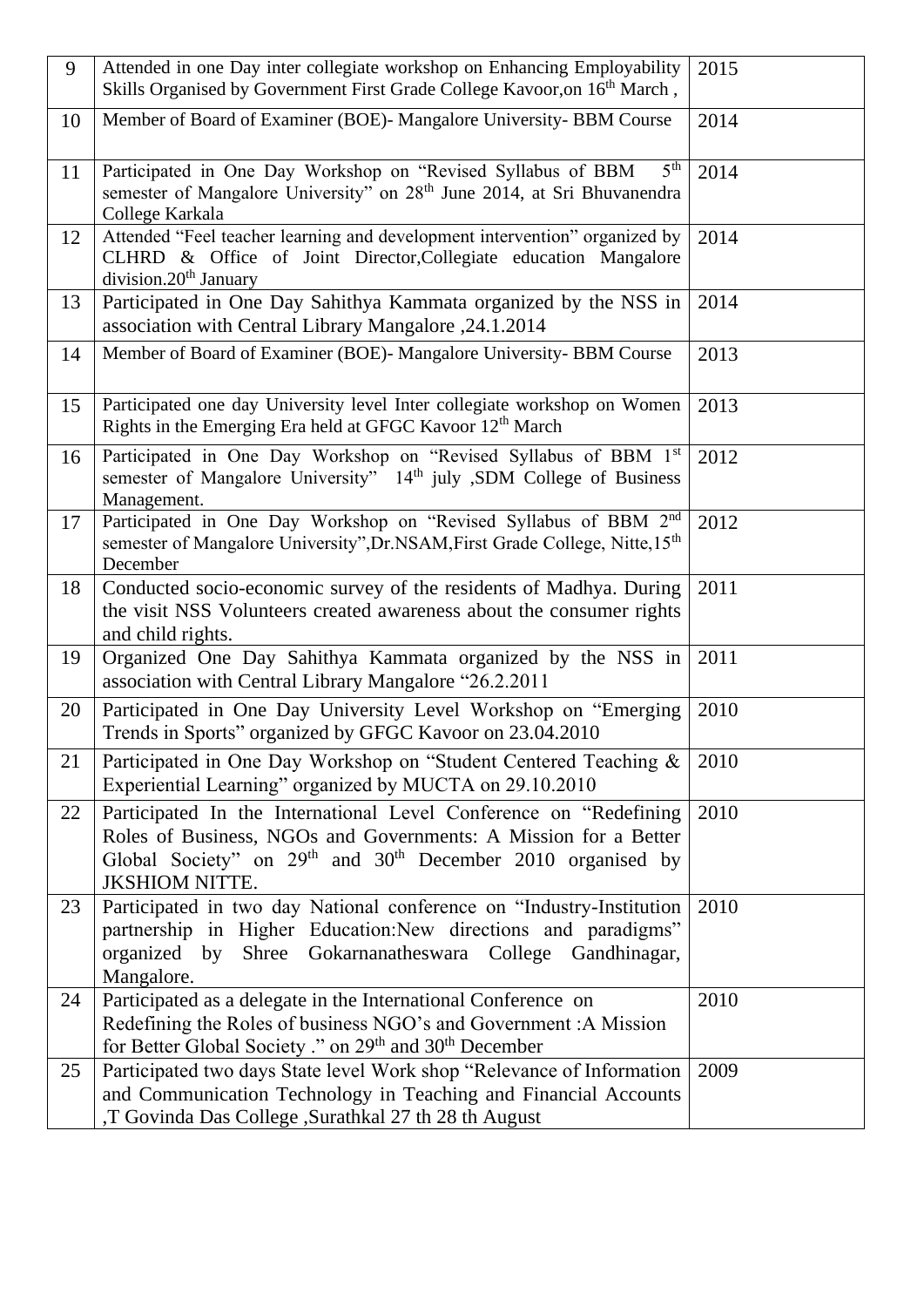#### **Year** Title of paper Name of the Journal Name of the author/s Title of the Proceedings of the conference Name of the Publisher ISBN/ISSN number with UGC notified journal Journals notified in UGC website 2016-2017 Digital India-A Mantra for Transformati on- A Study about the Awareness level of College Students in Dakshina Kannada District, Karnataka Indo Global journal of Applied Management Science Mrs. Avitha Maria Quadras& Mrs. Poornima M Vol. 5, Issue 1 March 2017 The Kongu Regional Educational & Research Foundation, Salem ISSN: 2320- 7892 Impact Factor: 3.002 2017-2018 Knowledge about Consumer Rights among General Public in Dakshina Kannada District Royal Peer Reviewed Referred and UGC Listed Journal Mrs. Avitha Maria Quadras& Mrs. Poornima M Volume VI, Issue-II, Part VI June to November 2017 Ajanta Prakashan, Aurangabad ISSN: 2278- 8158 Journal No. 47037 Impact factor: 4.42 Public Awareness towards goods and Service Tax (GST) in Dakshina Kannada **District** Galaxy Link-An International Multi Disciplinary Half yearly Research Journal Mrs. Poornima M Volume VI, Issue-I, Part II November-April 2017- 2018 Ajanta Prakashan, Aurangabad ISSN: 2319- 8508 Journal No. 47023 Impact factor: 4.361 Perception of Students Towards the Adoption of E-Learning Methods in Learning –A Study with Reference to Mangalore **City** Galaxy Link-An International Multi Disciplinary Half yearly Research Journal Mrs. Poornima M Volume VI, Issue-I, Part III November-April 2017- 2018 Ajanta Prakashan, Aurangabad ISSN: 2319- 8508 Journal No. 47023 Impact factor: 4.361

## **Research publication details with UGC notified journal**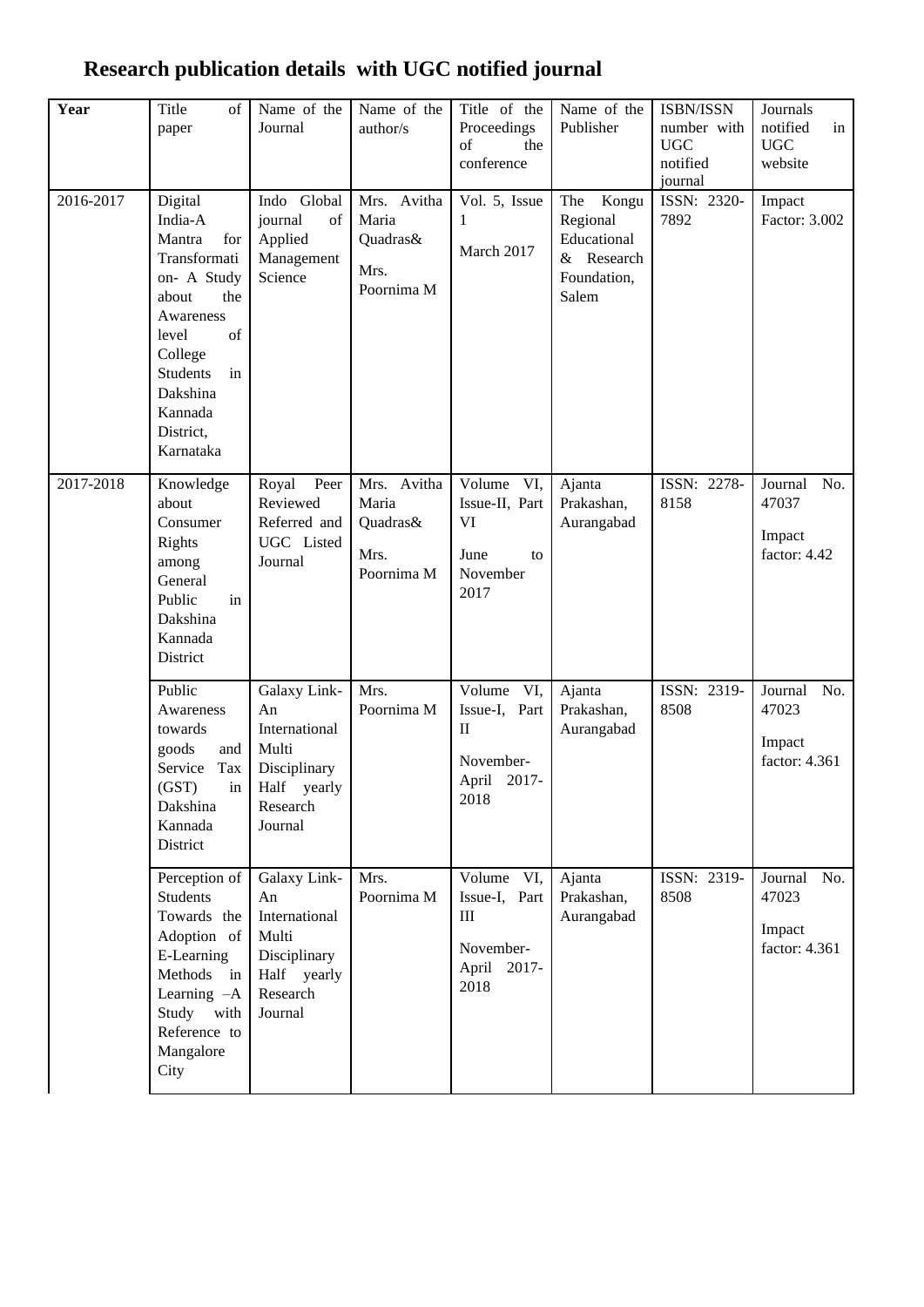#### **Awards and Recognition**

Received Best NSS Programme Officer State Award in the year 2012-13 Received Best NSS Programme Officer Award from Mangalore University in the year 2012-13 Received Best Co-ordianting Teacher/Director Consumer Club in College organized by D.K. District Federation of Consumer Organization in the year 2019-2020

#### **Association in charge**

| Year    | Association in charge                                                        |
|---------|------------------------------------------------------------------------------|
| 2020-21 | Coordinator of internal exam and Attendance Shortage committee               |
|         | <b>Coordinator of Consumer Club</b>                                          |
|         | Coordinator of college calendar committee                                    |
|         | Women Harassment Prevention Cell- Committee Member                           |
|         | Coordinator of Old Students Association                                      |
|         | Class Guide-Academic & personal counseling to students whenever required     |
| 2019-20 | Coordinator of student parishad, student welfare officer.                    |
|         | Coordinator of college calendar committee                                    |
|         | <b>Coordinator of Time Table Committee</b>                                   |
|         | Coordinator of student counseling                                            |
|         | Coordinator of internal exam and Attendance Shortage committee               |
|         | Coordinator of Consumer club                                                 |
|         | Member of library Stock verification and Sports equipments committee         |
| 2018-19 | Coordinator of student parishad, student welfare officer.                    |
|         | Coordinator of college calendar committee                                    |
|         | <b>Coordinator of Time Table Committee</b>                                   |
|         | Coordinator of student counseling                                            |
|         | Class Guide-Academic & personal counseling to students whenever              |
|         | required.                                                                    |
|         | Women Harassment Prevention Cell- Committee Member                           |
|         | Member of library Stock verification and Stock verification of College       |
|         | Furniture, committee                                                         |
| 2017-18 | Coordinator of student parishad , student welfare officer.                   |
|         | <b>Coordinator Edusate Programme</b>                                         |
|         | <b>Coordinator of Time Table Committee</b>                                   |
|         | Coordinator of student counseling                                            |
|         | Class Guide-Academic & personal counseling to students whenever<br>required. |
|         | Women Harassment Prevention Cell- Committee Member                           |
|         | Member of library, Stock verification and of college furniture and other     |
|         | equipments committee                                                         |
| 2016-17 | <b>Coordinator of College Magazine</b>                                       |
|         | Coordinator of commerce and management Association                           |
|         | Coordinator of student counseling                                            |
|         | Coordinator of Edusate programme                                             |
|         | <b>Coordinator of Time Table Committee</b>                                   |
|         | Member of library Stock verification and of college furniture and other      |
|         | equipments committee                                                         |